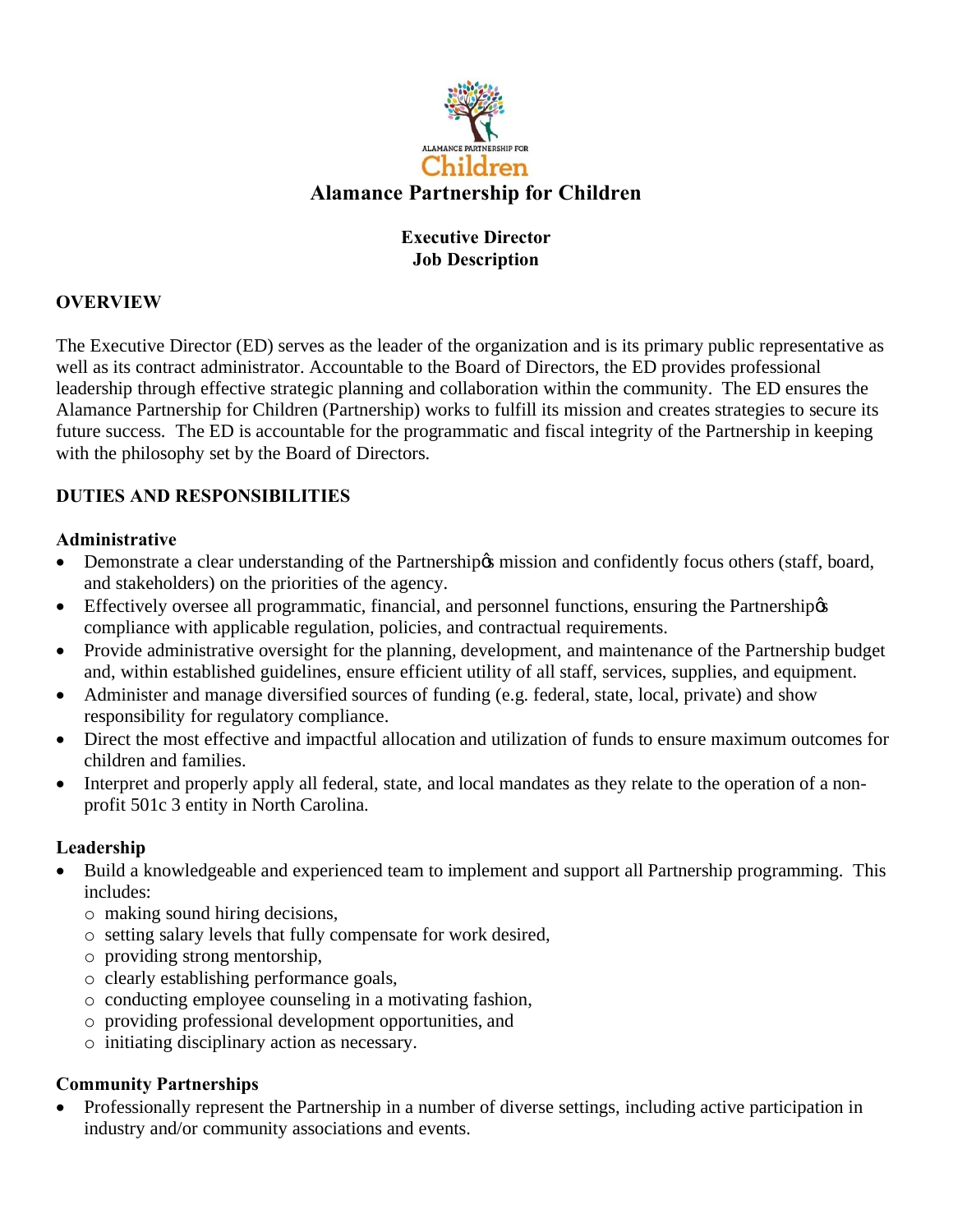- · Demonstrate an ability to convene a diverse set of stakeholders for community impact.
- · Actively network and continuously renew and build relationships that create opportunities that align with the Partnership is mission and strategic plan.
- Demonstrate political awareness regarding early childhood policies on local, state, and federal levels.
- Serve as subject matter expert and thought leader regarding early childhood issues.

## **Board Development**

- Develop, maintain, and support a strong Board of Directors.
- · Assess the strengths and interests of the Board members to leverage their unique talents.
- · Seek and build Board involvement with strategic direction and fund development.
- Serve as ex-officio of Executive, Governance, and Planning and Evaluation committees.

# **DEMONSTRATED PERSONAL CHARACTERISTICS**

- Ability to be a visionary leader who <sub>o</sub> Sees the big picture and inspires others toward the Partnership  $\alpha$ mission;
- Demonstrates sound judgment;
- Perceived by others as an effective leader;
- · Results-oriented with a multi-task aptitude;
- Able to build consensus and develop collaboration among diverse groups;
- Comfortable working under deadline pressure;
- Relates well with others and promotes a positive demeanor;
- Exhibits a strong sense of cultural diversity;
- Respects confidentiality as necessary;
- Problem-solver, creative and forward thinking;
- Self-motivated with demonstrated high maturity level;
- Reliable with regular attendance at work;
- Professional appearance suitable for an office environment.

# **QUALIFICATIONS:**

### · **Education and Experience**

The North Carolina Partnership for Children Board of Directors adopted required qualifications for Executive Directors in 2003. The qualifications were revised in 2009. Executive Directors hired after March 19,2009 must meet the minimum education, training, and experience requirements set forth below:

- $\circ$  Must possess at least a Bachelorgs Degree in Business Administration or related business field, Public Administration, Public Policy, Education or Human Services-related field; Masters preferred in the areas above.
- $\circ$  At least three years *o* experience in management with at least two of these years supervising staff with total responsibility for performance reviews required.
- o Experience in financial administration required.
- o Proven ability to implement and manage fund development strategies.
- o Experience working with a non-profit board of directors preferred.

# **KEY COMPETENCIES:**

- · Effectively communicate through the development of reports, correspondence, and presentations;
- Relate to people in a manner as to win confidence, support, and understanding in the purposes, programs, and goals of the organization;